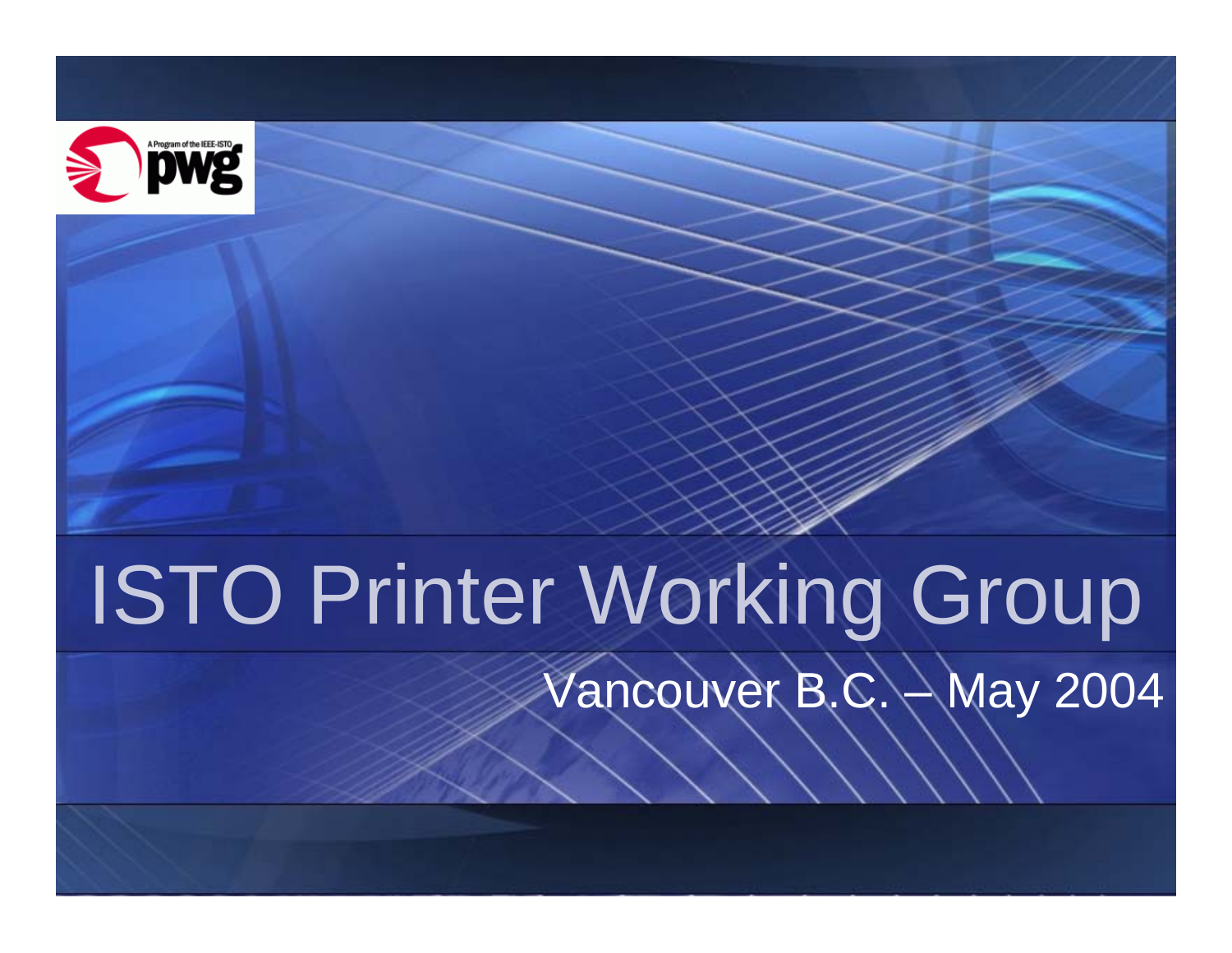## Vancouver Weekly Agenda

- Monday – WBMM
- Tuesday
	- Plenary
	- –PWG Process Document
- Wednesday
	- –Semantic Model
	- Standard Imaging System Events
- F rid a y
	- CE Print / Lightweight Job Ticket
	- Transform Services Interface BOF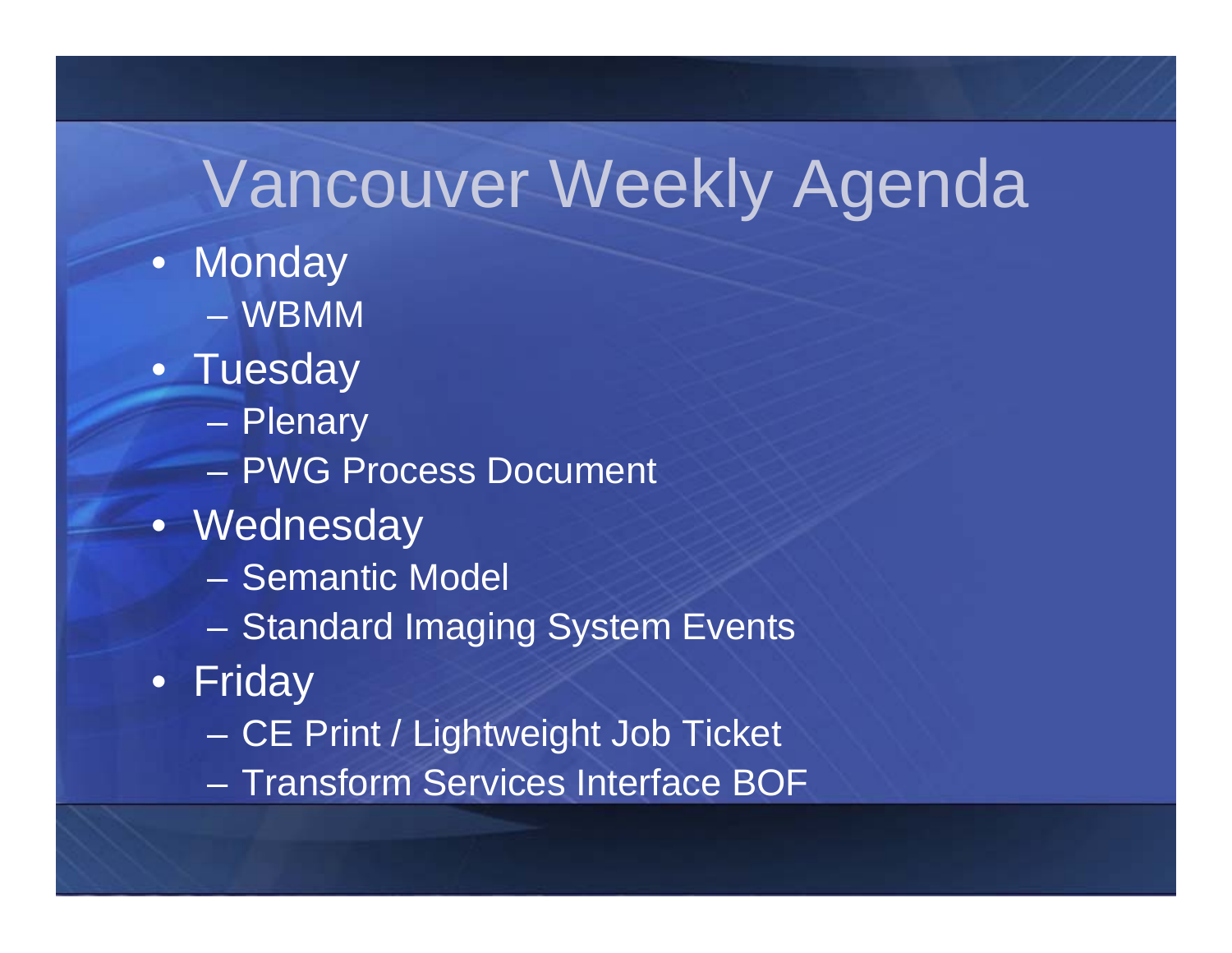#### Vancouver Plenary Agenda

- Review of April Plenary minutes
- Working Group Status
- Issues / Admin
- August meeting agenda development
- Remainder of 2004 meetings
- PWG Membership overview
- ISTO Financial Report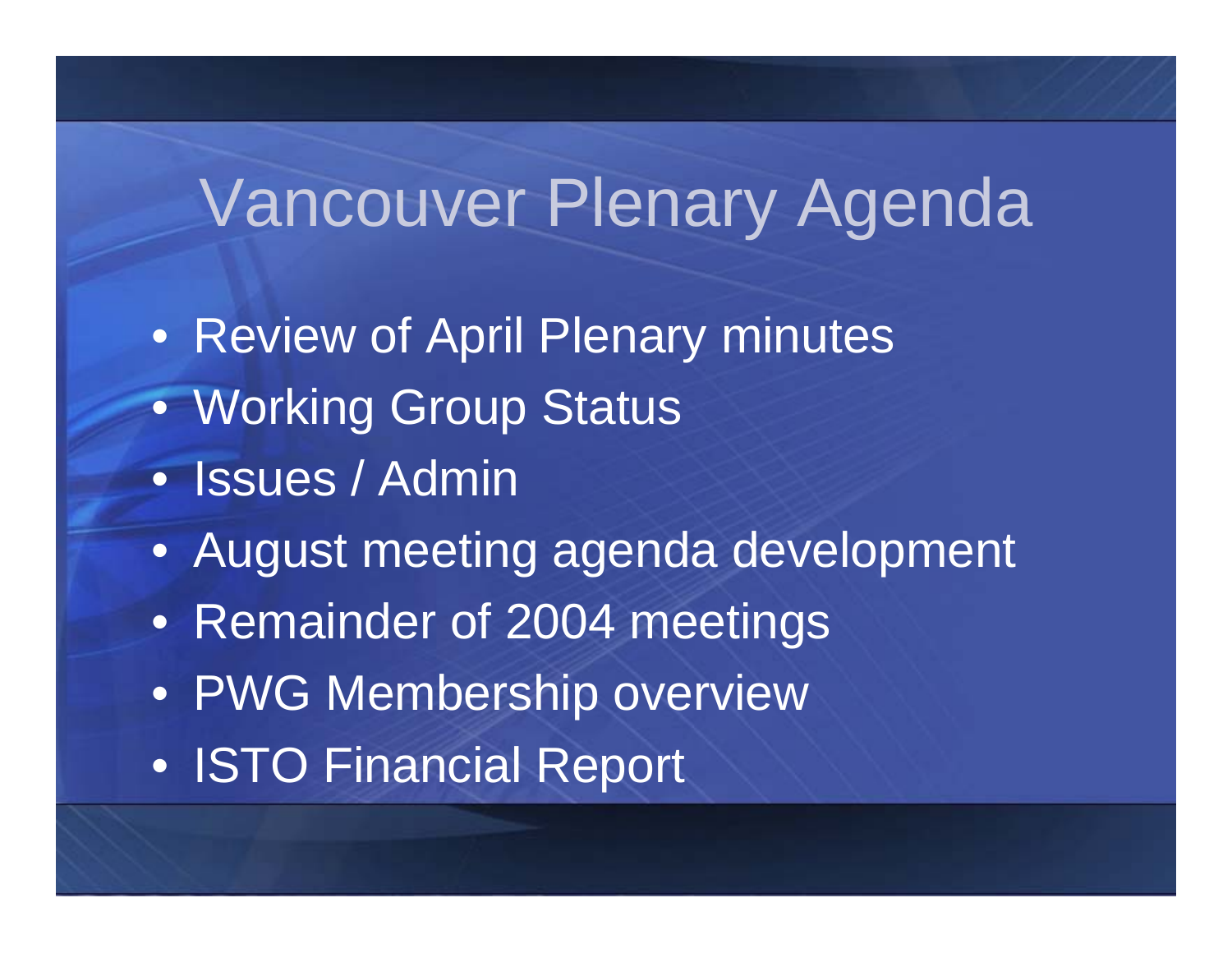## Working Group and additional **Status**

- SM Peter Zehler
- PSI Alan Berkema
- IFX Gail Songer
- UPDF Norbert Schade
- WBMM Bill Wagner
- CE Print Fumio Nagasaka
- XHTML-Print Don Wright
- MIBs Ron Bergman
- IPP Extensions Ira McDonald
- PWG Process Harry Lewis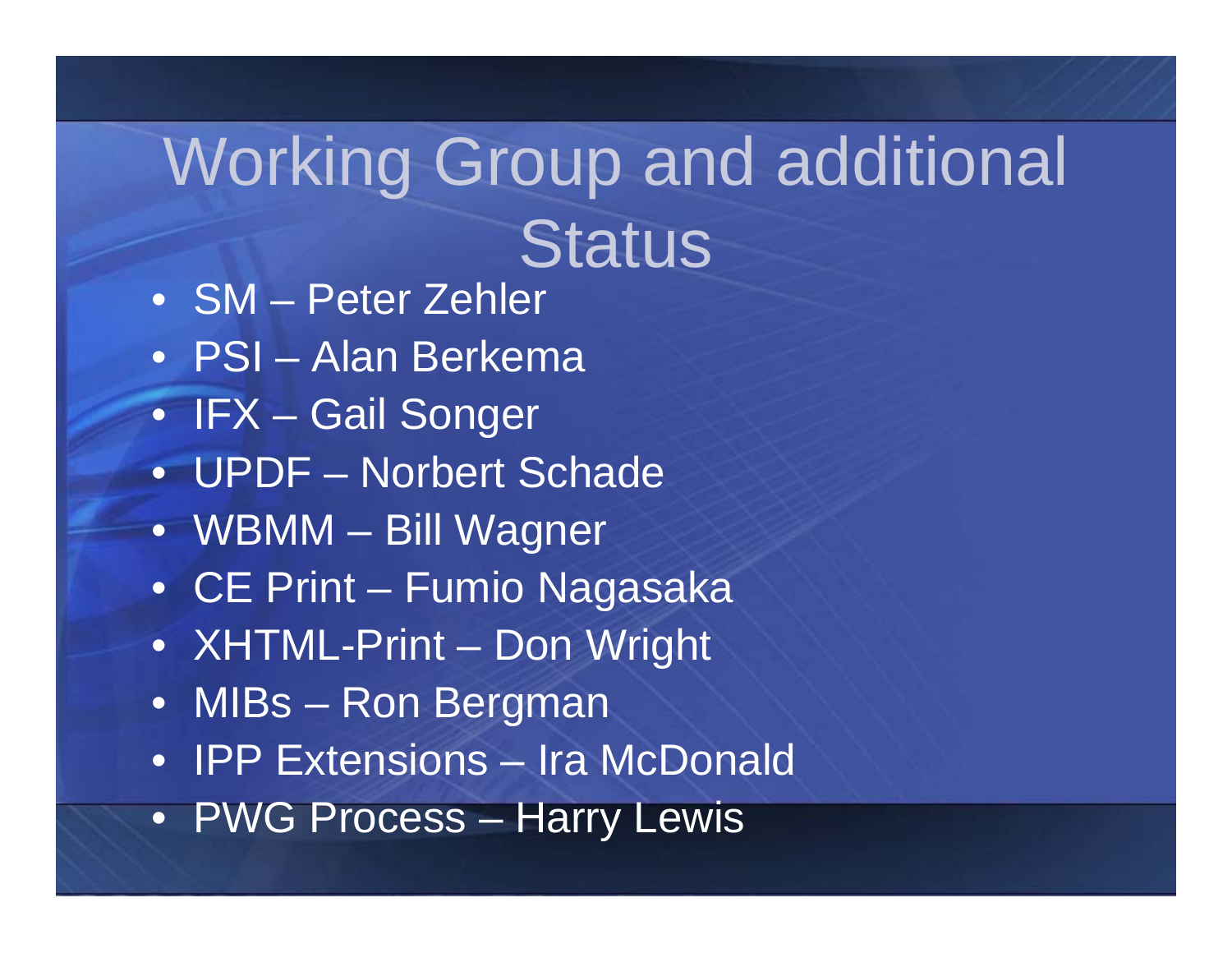#### PWG Issues / Admin

• Addressing MFP As part of WIMS – As separate charter • Hotel Room Blocks – Financial exposure –Eliminate?en al control de la control de – Early intent? • Issues from the floor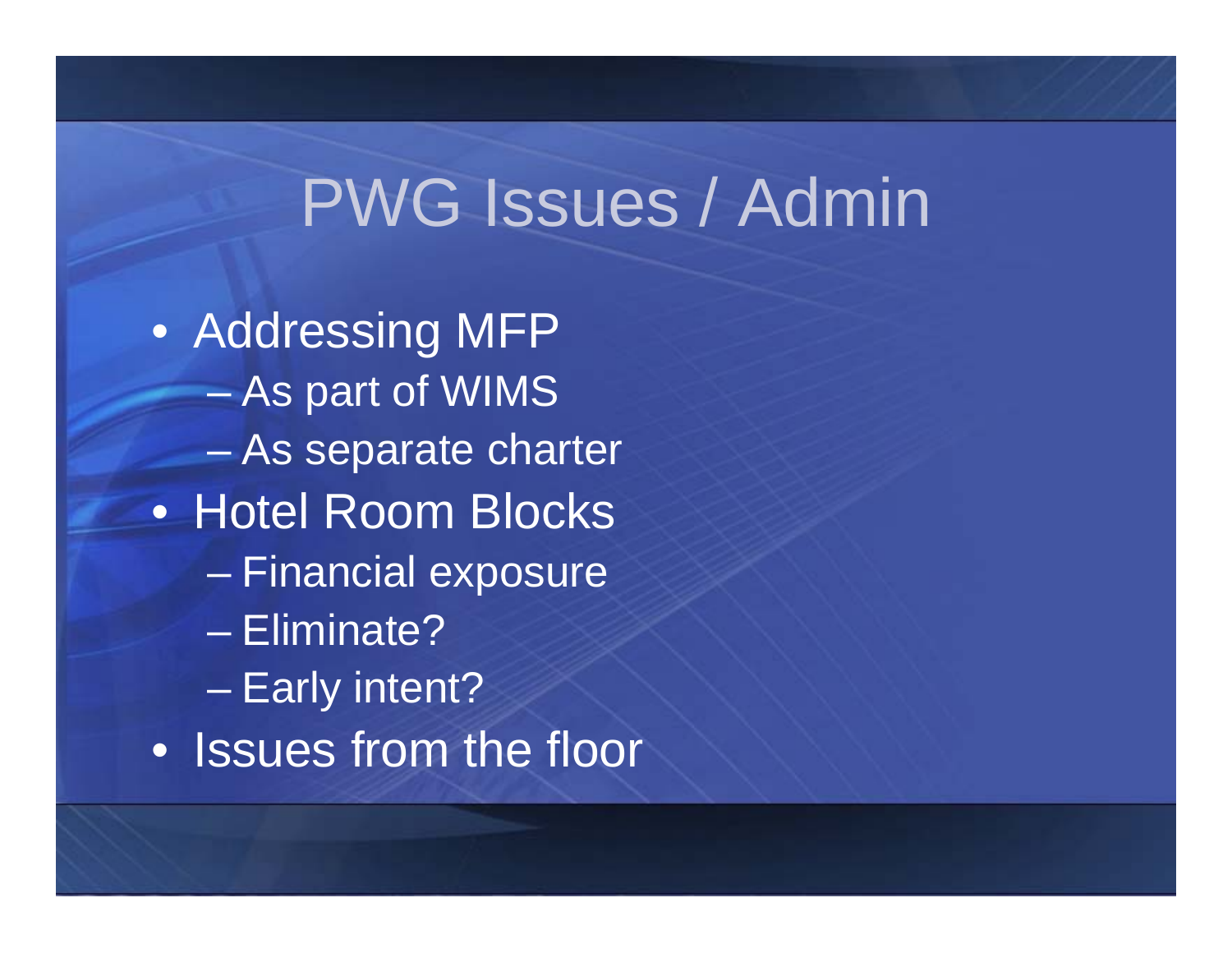#### August 16 -20 – Montreal

 $\bullet$ • Monday  $\mathcal{L}_{\mathcal{A}}$ -CE Print, TSI • Tuesday – WIMS

 $\bullet$  Wednesday Plenary, Process LC, SM update  $\bullet$ • Thur / Friday P2600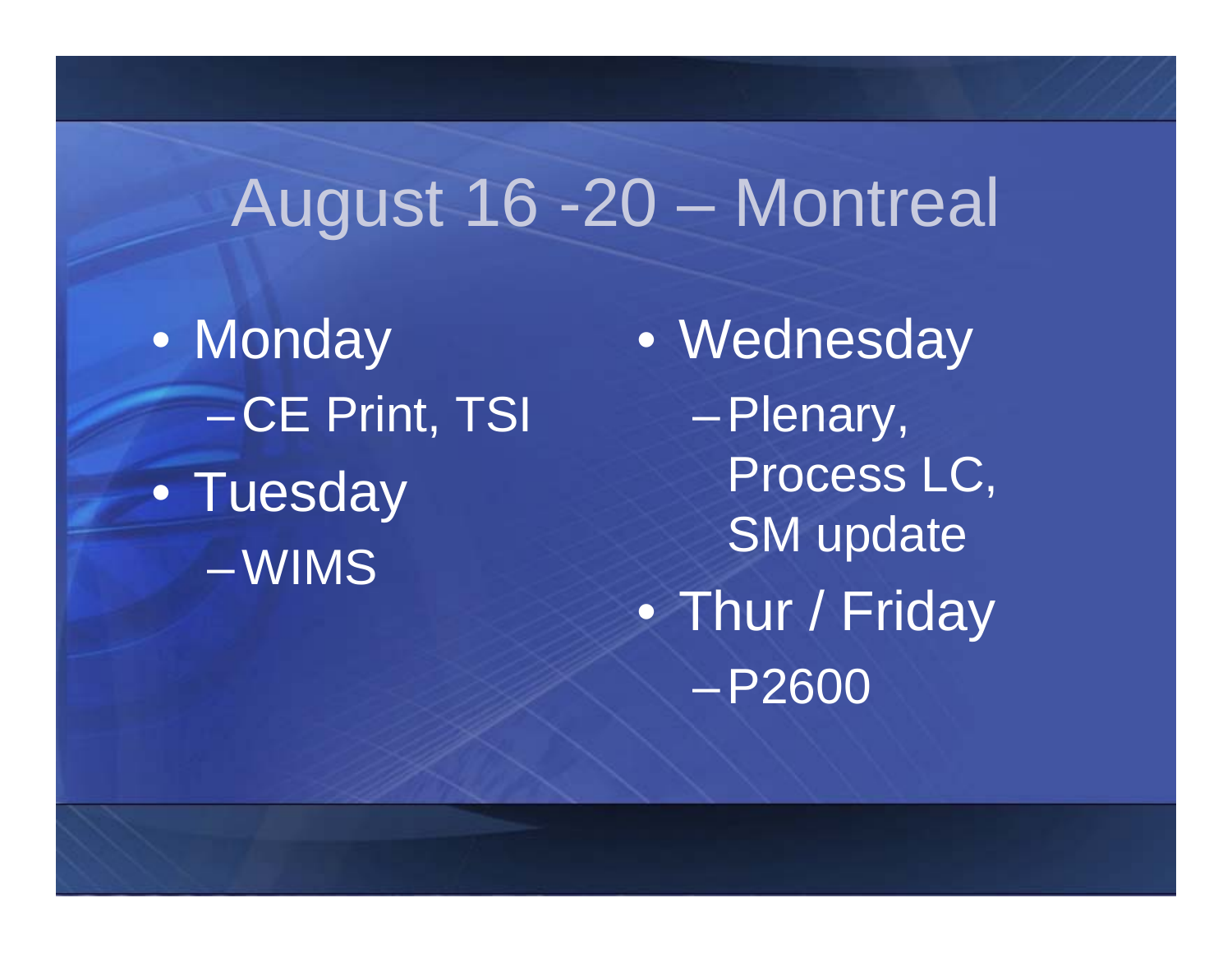#### Remainder 2004

• October 4-8 – Lexington, KY • Nov 15-19 – San Antonio, TX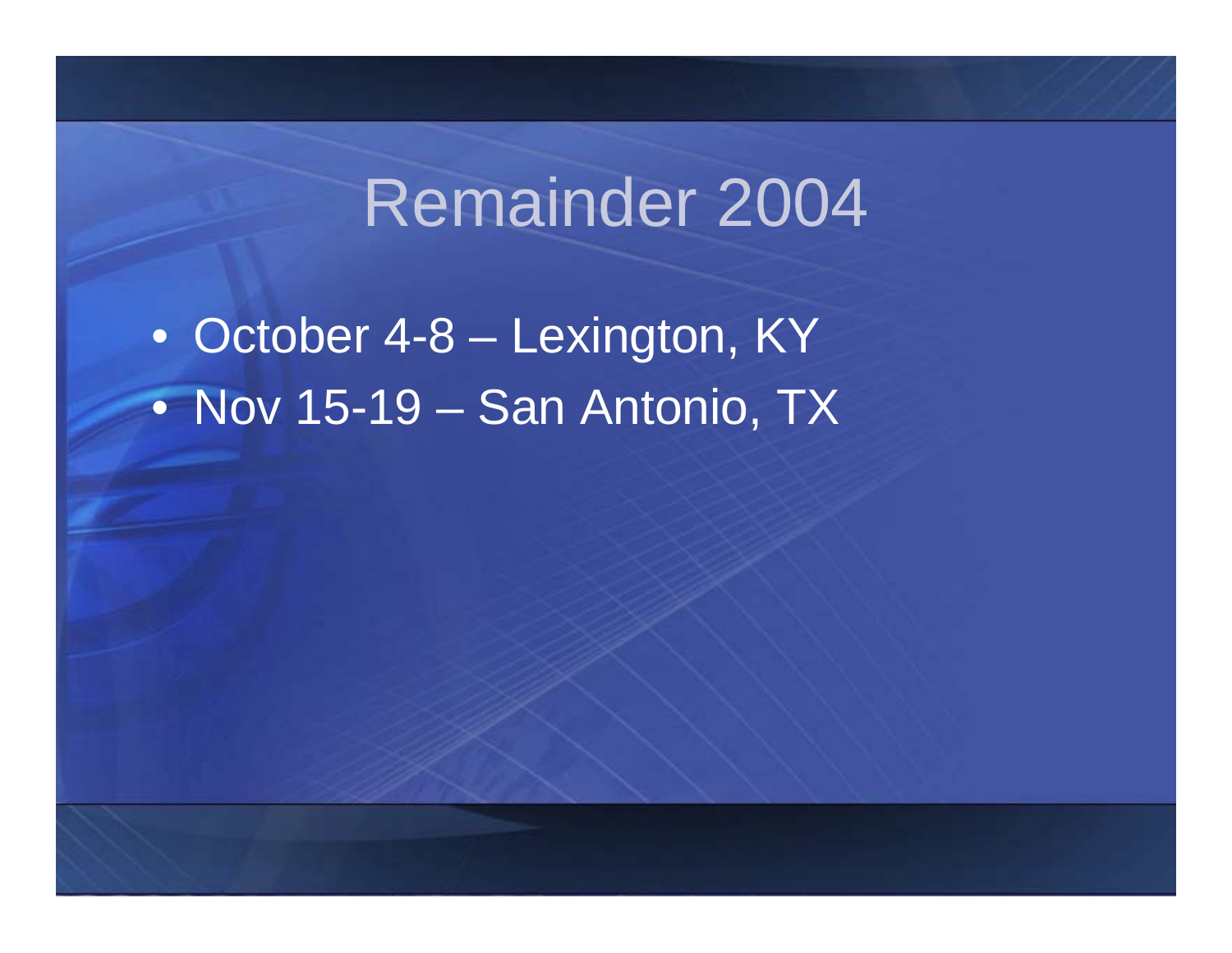## PWG Membership

- •[Adobe](http://www.adobe.com/)\*
- •
- •**• [Axis Communications](http://www.axis.com/)**

\*

- •[Bitstream](http://www.bitstream.com/)
- •
- •[Codehost](http://www.codehost.com/) Inc.
- $\bullet$
- •
- •
- •<u>H[eidelber](http://www.heidelberg.com/)g</u>
- •• [Hewlett-Packard](http://www.hp.com/)
- •
- •[IBM](http://www.ibm.com/)
- •• [Komatsu](http://www.komatsu.com/)
- •**[Kyocera](http://www.kyocera.com/)**
- •[Lexmark](http://www.lexmark.com/)
- •[Konica Minolta](http://www.qms.com/)
- •
- •• [Northlake Software](http://www.nls.com/)
- •• [Novell](http://www.novell.com/) \*
- •
- •• [PrinterO](http://www.printeron.com/)n
- •• [Ricoh](http://www.ricoh.com/)
- •
- •Schade, Norbert
- •
- •• <u>Silex [Technology](http://www.silex.jp/)</u>
- •• [Software 2000](http://www.sw2000.com/)
- •
- $\bullet$ <u>• Zoran [Imaging Division](http://www.zoran.com/)</u>